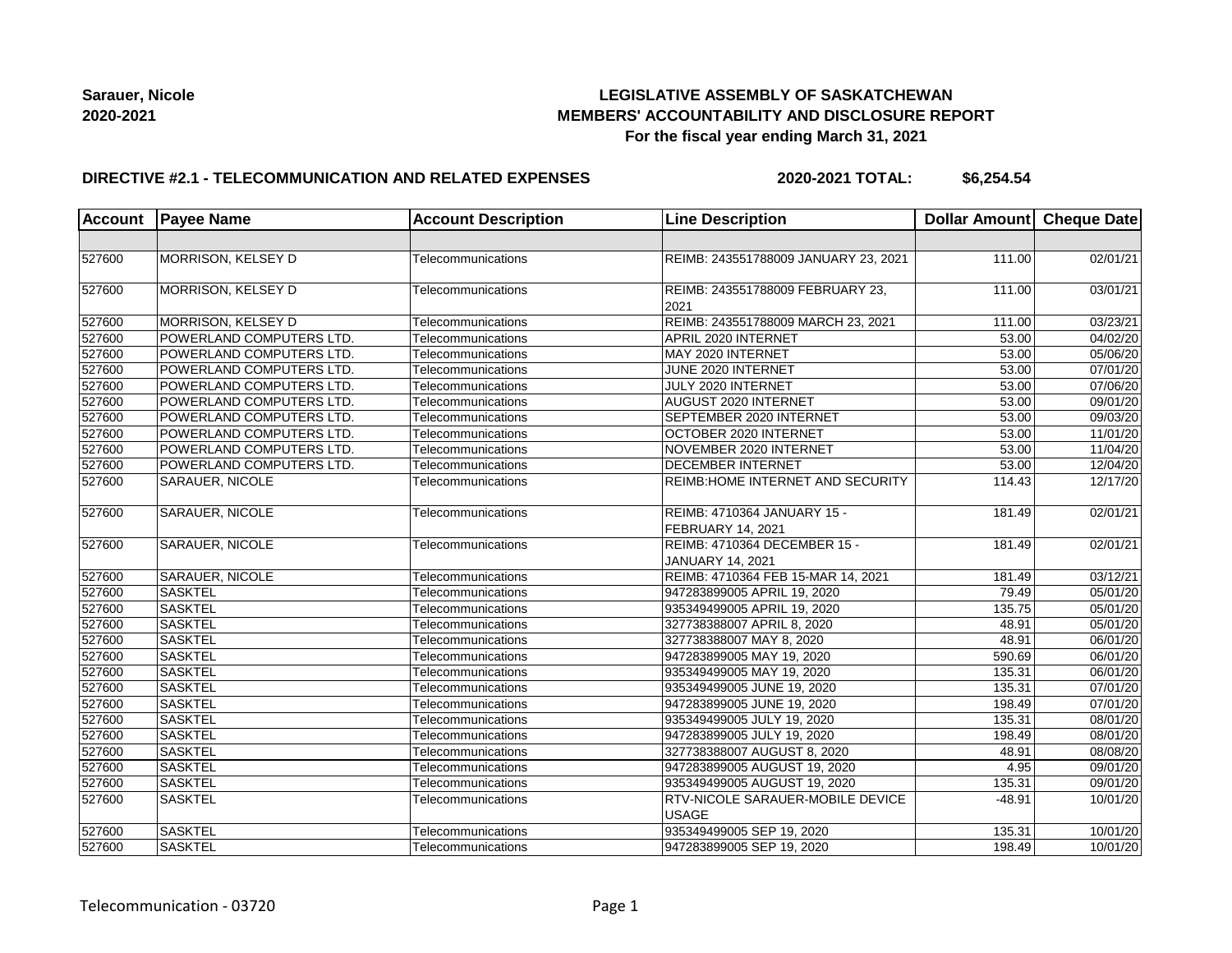## **LEGISLATIVE ASSEMBLY OF SASKATCHEWAN MEMBERS' ACCOUNTABILITY AND DISCLOSURE REPORT For the fiscal year ending March 31, 2021**

## **DIRECTIVE #2.1 - TELECOMMUNICATION AND RELATED EXPENSES**

**2020-2021 TOTAL: \$6,254.54**

| Account | <b>Payee Name</b>      | <b>Account Description</b>         | <b>Line Description</b>              | Dollar Amount Cheque Date |                       |
|---------|------------------------|------------------------------------|--------------------------------------|---------------------------|-----------------------|
|         |                        |                                    |                                      |                           |                       |
| 527600  | <b>SASKTEL</b>         | Telecommunications                 | 327738388007 OCTOBER 8, 2020         | 51.84                     | 11/01/20              |
| 527600  | <b>SASKTEL</b>         | Telecommunications                 | 935349499005 NOVEMBER 19, 2020       | 139.37                    | 12/01/20              |
| 527600  | <b>SASKTEL</b>         | Telecommunications                 | 327738388007 NOVEMBER 8, 2020        | 51.84                     | 12/01/20              |
| 527600  | <b>SASKTEL</b>         | Telecommunications                 | 957090999001 JUL 4, 2020             | 64.55                     | 12/01/20              |
| 527600  | <b>SASKTEL</b>         | Telecommunications                 | TO RECORD APRIL 2020                 | 119.00                    | 12/01/20              |
|         |                        |                                    | TELECOMMUNICATION CHARGES-FINAL      |                           |                       |
|         |                        |                                    | <b>REVERSAL OF A/R</b>               |                           |                       |
| 527600  | SASKTEL                | Telecommunications                 | 957090999001 SEP 4, 2020             | 64.55                     | 12/01/20              |
| 527600  | <b>SASKTEL</b>         | Telecommunications                 | 947283899005 NOVEMBER 19, 2020       | 204.59                    | 12/01/20              |
| 527600  | <b>SASKTEL</b>         | Telecommunications                 | 957090999001 JUN 4, 2020             | 64.55                     | 12/01/20              |
| 527600  | <b>SASKTEL</b>         | Telecommunications                 | 327738388007 DECEMBER 8, 2020        | 53.31                     | 01/01/21              |
| 527600  | <b>SASKTEL</b>         | Telecommunications                 | 327738388007 JANUARY 8, 2021         | 53.31                     | 02/01/21              |
| 527600  | <b>SASKTEL</b>         | Telecommunications                 | 947283899005 JANUARY 19, 2021        | 210.88                    | 02/01/21              |
| 527600  | <b>SASKTEL</b>         | Telecommunications                 | 327738388007 FEBRUARY 8, 2021        | 53.31                     | 03/01/21              |
| 527600  | <b>SASKTEL</b>         | Telecommunications                 | 947283899005 OCTOBER 19, 2020        | 198.49                    | 03/01/21              |
| 527600  | <b>SASKTEL</b>         | Telecommunications                 | 327738388007 JUNE 8, 2020            | 48.91                     | $\overline{03/0}1/21$ |
| 527600  | <b>SASKTEL</b>         | Telecommunications                 | 947283899005 DECEMBER 19, 2020       | 204.59                    | 03/01/21              |
| 527600  | <b>SASKTEL</b>         | Telecommunications                 | 327738388007 JULY 8, 2020            | 48.91                     | 03/01/21              |
| 527600  | <b>SASKTEL</b>         | Telecommunications                 | 327738388007 SEPTEMBER 8, 2020       | 48.91                     | 03/01/21              |
| 527600  | <b>SASKTEL</b>         | Telecommunications                 | 947283899005 FEBRUARY 19, 2021       | 168.53                    | 03/01/21              |
| 527600  | <b>SASKTEL</b>         | Telecommunications                 | 327738388007 MARCH 8, 2021           | 53.31                     | 03/08/21              |
| 527600  | <b>SASKTEL</b>         | Telecommunications                 | 947283899005 MARCH 19, 2021          | 168.53                    | 03/19/21              |
| 527600  | <b>SASKTEL</b>         | Telecommunications                 | 935349499005 MARCH 19, 2021          | 151.99                    | 03/19/21              |
| 530600  | <b>SASKTEL</b>         | Placement - Tender Ads             | 947283899005 APRIL 19, 2020          | 4.95                      | 05/01/20              |
| 530600  | <b>SASKTEL</b>         | Placement -Tender Ads              | 947283899005 MAY 19, 2020            | 4.95                      | 06/01/20              |
| 530600  | <b>SASKTEL</b>         | Placement - Tender Ads             | 947283899005 JUNE 19, 2020           | 4.95                      | 07/01/20              |
| 530600  | <b>SASKTEL</b>         | Placement - Tender Ads             | 947283899005 JULY 19, 2020           | 4.95                      | 08/01/20              |
| 530600  | <b>SASKTEL</b>         | Placement - Tender Ads             | 947283899005 AUGUST 19, 2020         | 198.49                    | 09/01/20              |
| 530600  | <b>SASKTEL</b>         | Placement - Tender Ads             | 947283899005 SEP 19, 2020            | 4.95                      | 10/01/20              |
| 530600  | <b>SASKTEL</b>         | Placement - Tender Ads             | 947283899005 NOVEMBER 19, 2020       | 4.95                      | 12/01/20              |
| 530600  | <b>SASKTEL</b>         | Placement - Tender Ads             | 947283899005 JANUARY 19, 2021        | 4.95                      | 02/01/21              |
| 530600  | <b>SASKTEL</b>         | Placement - Tender Ads             | 947283899005 OCTOBER 19, 2020        | 4.95                      | 03/01/21              |
| 530600  | <b>SASKTEL</b>         | Placement - Tender Ads             | 947283899005 FEBRUARY 19, 2021       | 4.95                      | 03/01/21              |
| 530600  | <b>SASKTEL</b>         | Placement - Tender Ads             | 947283899005 DECEMBER 19, 2020       | 4.95                      | 03/01/21              |
| 530600  | <b>SASKTEL</b>         | Placement - Tender Ads             | 947283899005 MARCH 19, 2021          | 4.95                      | 03/19/21              |
| 555000  | <b>SARAUER, NICOLE</b> | <b>Other Material and Supplies</b> | <b>REIMB: CELL PHONE ACCESSORIES</b> | 128.71                    | 09/03/20              |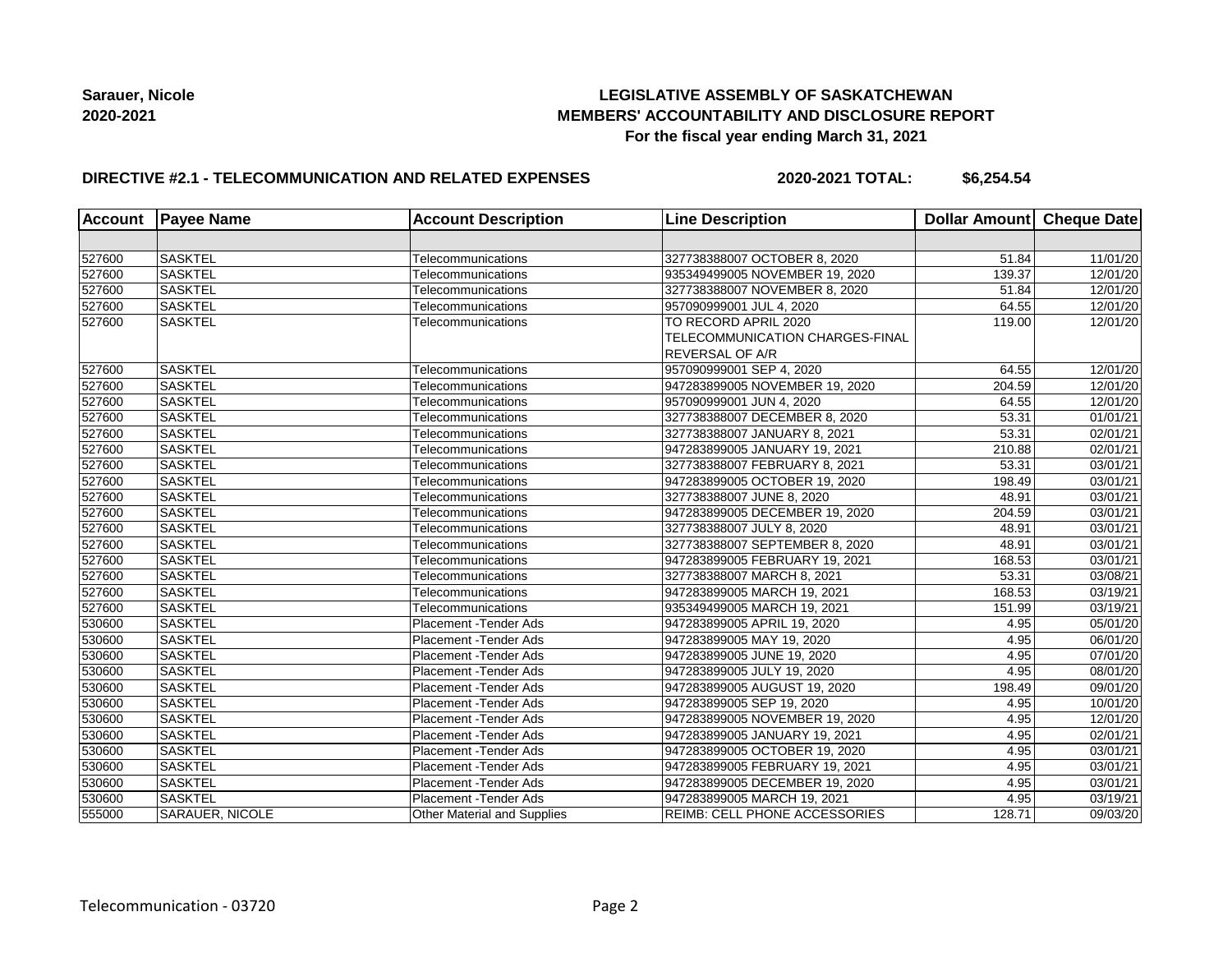# **LEGISLATIVE ASSEMBLY OF SASKATCHEWAN MEMBERS' ACCOUNTABILITY AND DISCLOSURE REPORT For the fiscal year ending March 31, 2021**

#### **DIRECTIVE #3.1 - MLA TRAVEL AND LIVING EXPENSES**

**2020-2021 TOTAL: \$620.34**

| <b>IAccount</b> | <b>IPavee Name</b>      | <b>IAccount Description</b> | <b>Line Description</b>          | <b>Dollar Amountl Cheque Date</b> |          |
|-----------------|-------------------------|-----------------------------|----------------------------------|-----------------------------------|----------|
|                 |                         |                             |                                  |                                   |          |
| 541900          | <b>ISARAUER, NICOLE</b> | Elected Rep - Travel        | IMLA TRAVEL JUNE 15 - 26, 2020   | 444.60                            | 07/14/20 |
| 541900          | <b>ISARAUER, NICOLE</b> | Elected Rep - Travel        | <b>IMLA TRAVEL NOVEMBER 30 -</b> | 175.74                            | 01/13/21 |
|                 |                         |                             | <b>IDECEMBER 10, 2020</b>        |                                   |          |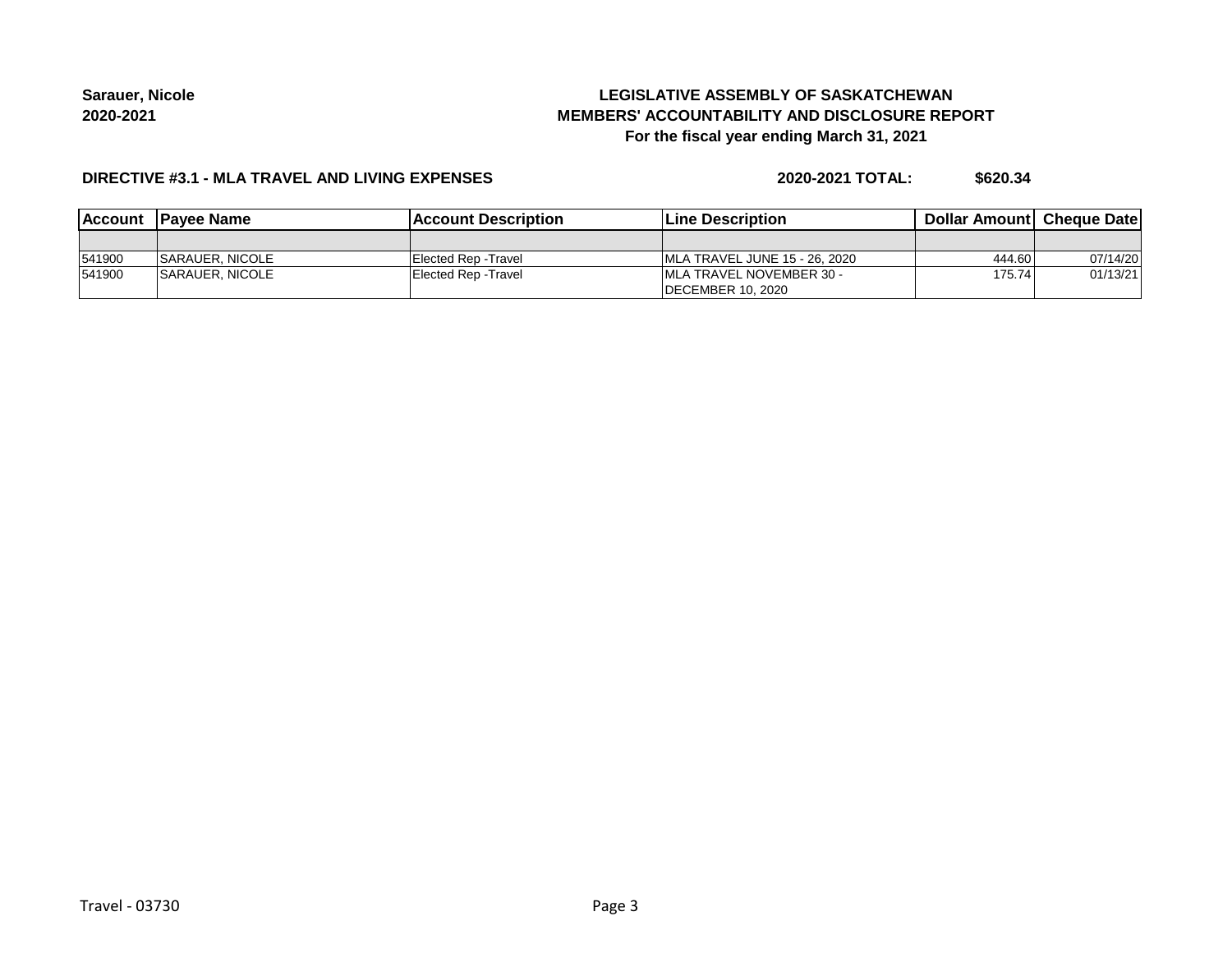## **LEGISLATIVE ASSEMBLY OF SASKATCHEWAN MEMBERS' ACCOUNTABILITY AND DISCLOSURE REPORT For the fiscal year ending March 31, 2021**

#### **DIRECTIVE #4.1 - CONSTITUENCY SERVICE EXPENSES**

| <b>Account</b> | <b>Payee Name</b>                                   | <b>Account Description</b>                | <b>Line Description</b>                       | Dollar Amount Cheque Date |          |
|----------------|-----------------------------------------------------|-------------------------------------------|-----------------------------------------------|---------------------------|----------|
|                |                                                     |                                           |                                               |                           |          |
| 522000         | 101231989 SASKATCHEWAN LTD                          | Rent of Ground, Buildings and Other Space | MAY 2020 MLA OFFICE RENT                      | 2,152.29                  | 06/05/20 |
| 522000         | 101231989 SASKATCHEWAN LTD                          | Rent of Ground, Buildings and Other Space | JULY 2020 MLA OFFICE RENT                     | 2,152.29                  | 07/01/20 |
| 522000         | 101231989 SASKATCHEWAN LTD                          | Rent of Ground, Buildings and Other Space | SEPTEMBER 2020 MLA OFFICE RENT                | 2,152.29                  | 09/01/20 |
| 522000         | 101231989 SASKATCHEWAN LTD                          | Rent of Ground, Buildings and Other Space | NOVEMBER 2020 MLA OFFICE RENT                 | 2,152.29                  | 11/01/20 |
| 522000         | CIR COMMERCIAL REALTY INC.                          | Rent of Ground, Buildings and Other Space | FEBRUARY 2021 MLA OFFICE RENT                 | 2,146.55                  | 02/02/21 |
| 522000         | TRESO, TRAVIS                                       | Rent of Ground, Buildings and Other Space | APRIL 2020 MLA OFFICE RENT                    | 1,151.57                  | 04/01/20 |
| 522000         | TRESO, TRAVIS                                       | Rent of Ground, Buildings and Other Space | APRIL 2020 MLA OFFICE RENT<br><b>EXPENSES</b> | 343.65                    | 05/01/20 |
| 522200         | TOSHIBA TEC CANADA BUSINESS<br>SOLUTIONS INC        | Rent of Photocopiers                      | <b>COPIER CHARGES</b>                         | 123.96                    | 05/01/20 |
| 522200         | TOSHIBA TEC CANADA BUSINESS<br>SOLUTIONS INC        | Rent of Photocopiers                      | <b>COPIER CHARGES</b>                         | 3.47                      | 05/01/20 |
| 522200         | TOSHIBA TEC CANADA BUSINESS<br><b>SOLUTIONS INC</b> | Rent of Photocopiers                      | <b>COPIER CHARGES</b>                         | 190.71                    | 06/09/20 |
| 522200         | TOSHIBA TEC CANADA BUSINESS<br><b>SOLUTIONS INC</b> | <b>Rent of Photocopiers</b>               | <b>COPIER CHARGES</b>                         | 220.84                    | 11/01/20 |
| 522200         | TOSHIBA TEC CANADA BUSINESS<br>SOLUTIONS INC        | <b>Rent of Photocopiers</b>               | <b>COPIER CHARGES</b>                         | 194.06                    | 11/01/20 |
| 522200         | TOSHIBA TEC CANADA BUSINESS<br>SOLUTIONS INC        | Rent of Photocopiers                      | <b>COPIER CHARGES</b>                         | 191.73                    | 11/01/20 |
| 522200         | TOSHIBA TEC CANADA BUSINESS<br><b>SOLUTIONS INC</b> | Rent of Photocopiers                      | <b>COPIER CHARGES</b>                         | 203.80                    | 03/01/21 |
| 522500         | KNIGHT ARCHER INSURANCE LTD.                        | Insurance Premiums                        | INSURANCE POLICY C701305499                   | 733.52                    | 08/05/20 |
| 522500         | KNIGHT ARCHER INSURANCE LTD.                        | Insurance Premiums                        | OFFICE INSURANCE C701305499                   | 14.84                     | 03/01/21 |
| 522700         | <b>SASKENERGY INCORPORATED</b>                      | Utilities - Electricity and Nat Gas       | 34603358531 MAY 13, 2020                      | 67.25                     | 06/01/20 |
| 522700         | <b>SASKENERGY INCORPORATED</b>                      | Utilities - Electricity and Nat Gas       | 34603358531 JUNE 11, 2020                     | 46.46                     | 06/11/20 |
| 522700         | <b>SASKENERGY INCORPORATED</b>                      | Utilities - Electricity and Nat Gas       | 34603358531 AUGUST 14, 2020                   | 40.43                     | 09/01/20 |
| 522700         | <b>SASKENERGY INCORPORATED</b>                      | Utilities - Electricity and Nat Gas       | 34603358531 OCTOBER 14, 2020                  | 40.43                     | 11/01/20 |
| 522700         | SASKENERGY INCORPORATED                             | Utilities - Electricity and Nat Gas       | 34603358531 FEBRUARY 10, 2021                 | 101.47                    | 03/01/21 |
| 522700         | <b>SASKPOWER CORPORATION</b>                        | Utilities - Electricity and Nat Gas       | 510004311104 APRIL 24, 2020                   | 67.96                     | 05/01/20 |
| 522700         | SASKPOWER CORPORATION                               | Utilities - Electricity and Nat Gas       | 510004311104 MAY 25, 2020                     | 64.31                     | 06/01/20 |
| 522700         | SASKPOWER CORPORATION                               | Utilities - Electricity and Nat Gas       | 510007310442 MAY 13, 2020                     | 160.73                    | 06/01/20 |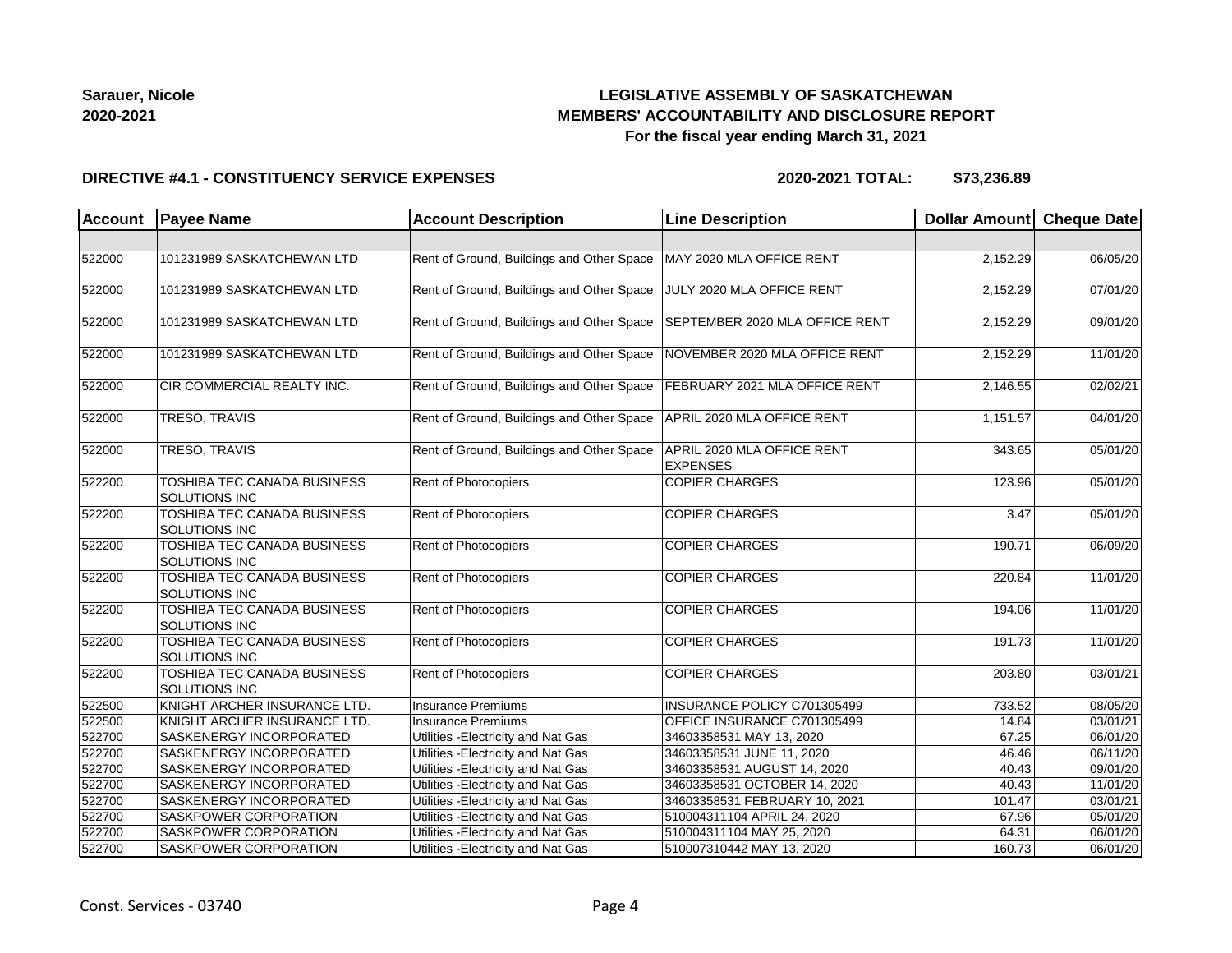# **LEGISLATIVE ASSEMBLY OF SASKATCHEWAN MEMBERS' ACCOUNTABILITY AND DISCLOSURE REPORT For the fiscal year ending March 31, 2021**

#### **DIRECTIVE #4.1 - CONSTITUENCY SERVICE EXPENSES**

| Account | <b>Payee Name</b>                                                    | <b>Account Description</b>           | <b>Line Description</b>             | Dollar Amount   Cheque Date |          |
|---------|----------------------------------------------------------------------|--------------------------------------|-------------------------------------|-----------------------------|----------|
|         |                                                                      |                                      |                                     |                             |          |
| 522700  | SASKPOWER CORPORATION                                                | Utilities - Electricity and Nat Gas  | 510007310442 JUNE 11, 2020          | 51.22                       | 06/11/20 |
| 522700  | SASKPOWER CORPORATION                                                | Utilities - Electricity and Nat Gas  | 510004311104 JULY 23, 2020          | 33.84                       | 08/01/20 |
| 522700  | <b>SASKPOWER CORPORATION</b>                                         | Utilities - Electricity and Nat Gas  | 510007310442 AUGUST 14, 2020        | 461.95                      | 09/01/20 |
| 522700  | <b>SASKPOWER CORPORATION</b>                                         | Utilities - Electricity and Nat Gas  | 510007310442 OCTOBER 14, 2020       | 76.24                       | 11/01/20 |
| 522700  | <b>SASKPOWER CORPORATION</b>                                         | Utilities - Electricity and Nat Gas  | 510007310442 FEBRUARY 10, 2021      | 221.51                      | 03/01/21 |
| 525000  | APPERLEY, TAYLOR-LYNN                                                | Postal, Courier, Freight and Related | POSTAGE                             | 175.88                      | 10/06/20 |
| 525000  | MINISTER OF FINANCE-MINISTRY OF<br>SASKBUILDS AND PROCUREMENT        | Postal, Courier, Freight and Related | FEBRUARY 2020 MAIL SERVICES         | 50.02                       | 07/01/20 |
| 525000  | MINISTER OF FINANCE-MINISTRY OF<br><b>SASKBUILDS AND PROCUREMENT</b> | Postal, Courier, Freight and Related | JUNE 2020 MAIL SERVICES             | 50.67                       | 08/01/20 |
| 525000  | MINISTER OF FINANCE-MINISTRY OF<br>SASKBUILDS AND PROCUREMENT        | Postal, Courier, Freight and Related | MAY 2020 MAIL SERVICES              | 50.67                       | 08/01/20 |
| 525000  | MINISTER OF FINANCE-MINISTRY OF<br><b>SASKBUILDS AND PROCUREMENT</b> | Postal, Courier, Freight and Related | APRIL 2020 MAIL SERVICES            | 50.67                       | 08/01/20 |
| 525000  | MINISTER OF FINANCE-MINISTRY OF<br><b>SASKBUILDS AND PROCUREMENT</b> | Postal, Courier, Freight and Related | JULY 2020 MAIL SERVICES             | 50.71                       | 09/01/20 |
| 525000  | MINISTER OF FINANCE-MINISTRY OF<br>SASKBUILDS AND PROCUREMENT        | Postal, Courier, Freight and Related | AUGUST 2020 MAIL SERVICES           | 1,618.89                    | 09/15/20 |
| 525000  | MINISTER OF FINANCE-MINISTRY OF<br><b>SASKBUILDS AND PROCUREMENT</b> | Postal, Courier, Freight and Related | <b>SEPTEMBER 2020 MAIL SERVICES</b> | 1,618.89                    | 10/22/20 |
| 525000  | MINISTER OF FINANCE-MINISTRY OF<br><b>SASKBUILDS AND PROCUREMENT</b> | Postal, Courier, Freight and Related | DEC 2020 MAIL SERVICES              | 1,232.85                    | 01/20/21 |
| 525000  | MINISTER OF FINANCE-MINISTRY OF<br><b>SASKBUILDS AND PROCUREMENT</b> | Postal, Courier, Freight and Related | JANUARY 2021 MAIL SERVICES          | 50.77                       | 03/01/21 |
| 525000  | MINISTER OF FINANCE-MINISTRY OF<br><b>SASKBUILDS AND PROCUREMENT</b> | Postal, Courier, Freight and Related | FEBRUARY 2021 MAIL SERVICES         | 50.77                       | 03/17/21 |
| 525000  | MINISTER OF FINANCE-MINISTRY OF<br>SASKBUILDS AND PROCUREMENT        | Postal, Courier, Freight and Related | MARCH 2021 MAIL SERVICES            | 50.81                       | 03/31/21 |
| 528000  | NETFORE SYSTEMS INC.                                                 | <b>Support Services</b>              | <b>IT SERVICE</b>                   | 1,500.00                    | 05/01/20 |
| 528000  | POWERLAND COMPUTERS LTD.                                             | <b>Support Services</b>              | <b>TECHNICAL SERVICE</b>            | 110.91                      | 11/01/20 |
| 528000  | POWERLAND COMPUTERS LTD.                                             | <b>Support Services</b>              | <b>TECHNICAL SERVICE</b>            | 110.91                      | 01/01/21 |
| 528000  | POWERLAND COMPUTERS LTD.                                             | <b>Support Services</b>              | <b>TECHNICAL SERVICE</b>            | 36.97                       | 02/01/21 |
| 528000  | POWERLAND COMPUTERS LTD.                                             | <b>Support Services</b>              | <b>TECHNOLOGY SERVICES</b>          | 26.50                       | 03/01/21 |
| 528000  | POWERLAND COMPUTERS LTD.                                             | <b>Support Services</b>              | <b>TECHNICAL SERVICE</b>            | 26.50                       | 03/31/21 |
| 529000  | 101201264 SASKATCHEWAN LTD                                           | <b>General Contractual Services</b>  | <b>SIGN MAINTENANCE</b>             | 100.00                      | 03/29/21 |
| 529000  | <b>CLEANING WITH CLASS</b>                                           | <b>General Contractual Services</b>  | OFFICE CLEANING - NO GST            | 135.68                      | 05/01/20 |
| 529000  | <b>CROWN SHRED &amp; RECYCLING</b>                                   | <b>General Contractual Services</b>  | SHREDDING SERVICE - NO GST          | 11.90                       | 05/01/20 |
| 529000  | <b>CROWN SHRED &amp; RECYCLING</b>                                   | <b>General Contractual Services</b>  | <b>RECYCLING BIN RENTAL</b>         | 10.00                       | 03/01/21 |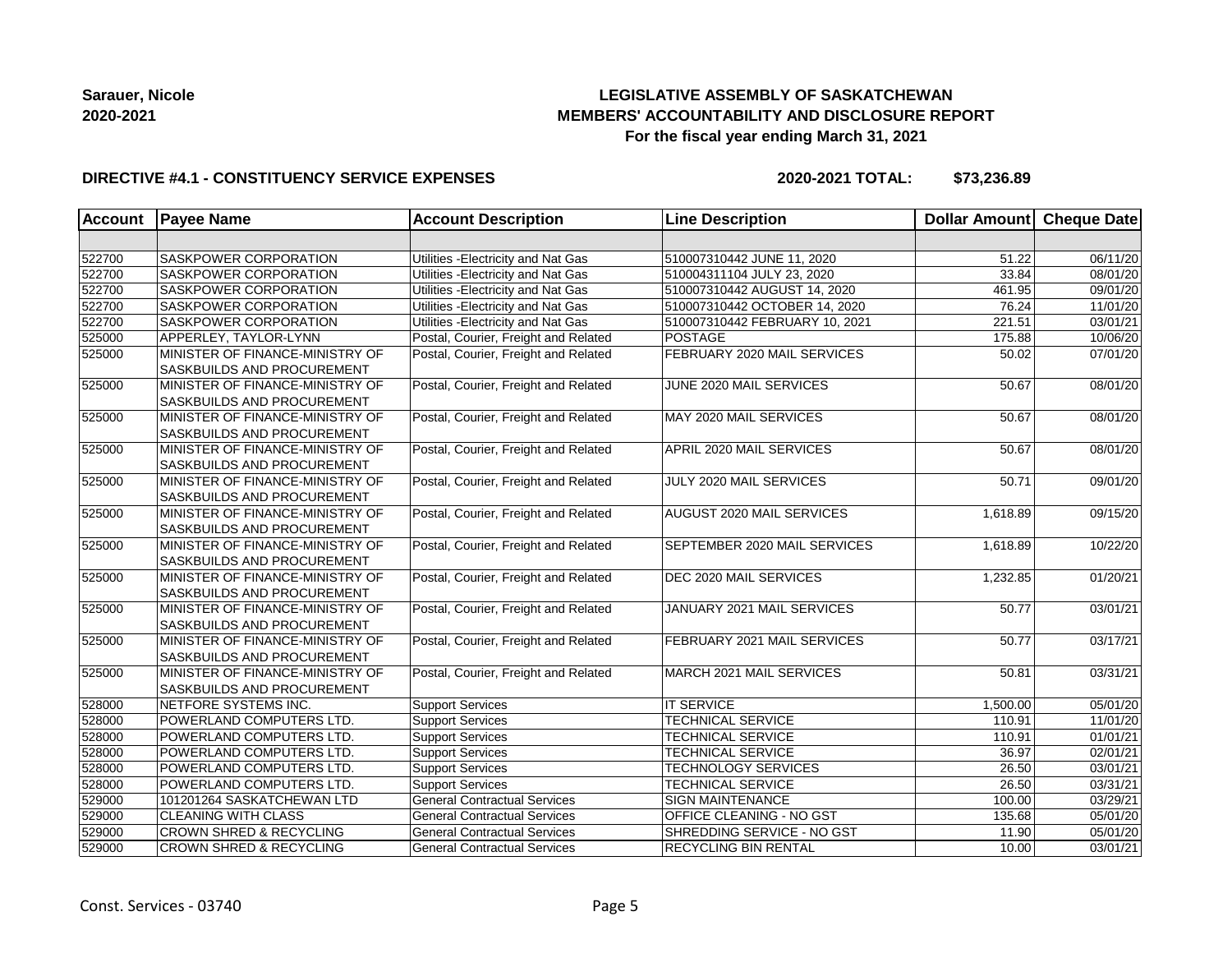## **LEGISLATIVE ASSEMBLY OF SASKATCHEWAN MEMBERS' ACCOUNTABILITY AND DISCLOSURE REPORT For the fiscal year ending March 31, 2021**

#### **DIRECTIVE #4.1 - CONSTITUENCY SERVICE EXPENSES**

| Account | <b>Payee Name</b>                                                                    | <b>Account Description</b>              | <b>Line Description</b>                             | Dollar Amount Cheque Date |          |
|---------|--------------------------------------------------------------------------------------|-----------------------------------------|-----------------------------------------------------|---------------------------|----------|
|         |                                                                                      |                                         |                                                     |                           |          |
| 529000  | ERWIN'S MOVING & DELIVERY LTD.                                                       | <b>General Contractual Services</b>     | MOVING EXPENSES                                     | 604.00                    | 05/01/20 |
| 529000  | MINISTER OF FINANCE-MINISTRY OF<br>CORRECTIONS, POLICING AND PUBLIC<br><b>SAFETY</b> | <b>General Contractual Services</b>     | FREEDOM OF INFORMATION CP 003-20G                   | 930.00                    | 05/01/20 |
| 529000  | MINISTER OF FINANCE-MINISTRY OF<br>CORRECTIONS, POLICING AND PUBLIC<br><b>SAFETY</b> | <b>General Contractual Services</b>     | <b>RTV-OVERDUE ACCESS TO INFO</b><br><b>REQUEST</b> | $-930.00$                 | 11/12/20 |
| 529000  | <b>TRUSCOTT, CHRISTINE</b>                                                           | <b>General Contractual Services</b>     | MLA OFFICE JANITORIAL SERVICES                      | 237.50                    | 10/01/20 |
| 529000  | TRUSCOTT, CHRISTINE                                                                  | <b>General Contractual Services</b>     | MLA OFFICE CLEANING                                 | 118.75                    | 12/13/20 |
| 529000  | TRUSCOTT, CHRISTINE                                                                  | <b>General Contractual Services</b>     | NOVEMBER CLEANING SERVICE                           | 75.00                     | 02/01/21 |
| 529000  | TRUSCOTT, CHRISTINE                                                                  | <b>General Contractual Services</b>     | OFFICE CLEANING SERVICES                            | 150.00                    | 03/02/21 |
| 529200  | SARAUER, NICOLE                                                                      | Professional Development                | REIMB: PATHS ONLINE EVENT                           | 100.00                    | 11/01/20 |
| 529200  | SARAUER, NICOLE                                                                      | Professional Development                | REIMB: PROFESSIONAL DEVELOPMENT                     | 4,019.41                  | 01/11/21 |
| 529200  | <b>SARAUER, NICOLE</b>                                                               | <b>Professional Development</b>         | <b>REIMB: PROFESSIONAL DEVELOPMENT</b>              | 450.00                    | 02/01/21 |
| 530000  | PATTISON OUTDOOR ADVERTISING LP                                                      | <b>Communications Development Costs</b> | ADVERTISING PRODUCTION                              | 629.64                    | 06/01/20 |
| 530000  | PATTISON OUTDOOR ADVERTISING LP                                                      | <b>Communications Development Costs</b> | ADVERTISING PRODUCTION                              | 413.40                    | 07/01/20 |
| 530000  | PATTISON OUTDOOR ADVERTISING LP                                                      | <b>Communications Development Costs</b> | ADVERTISING PRODUCTION                              | 413.40                    | 12/01/20 |
| 530500  | DIRECTWEST CORPORATION                                                               | Media Placement                         | <b>ADVERTISING</b>                                  | 4,118.25                  | 06/01/20 |
| 530500  | DIRECTWEST CORPORATION                                                               | Media Placement                         | ADVERTISING                                         | 6,392.00                  | 08/01/20 |
| 530500  | <b>MADD MESSAGE</b>                                                                  | Media Placement                         | <b>ADVERTISING</b>                                  | 51.92                     | 12/01/20 |
| 530500  | <b>NOW COMMUNICATIONS</b>                                                            | Media Placement                         | <b>ADVERTISING</b>                                  | 10,000.00                 | 09/16/20 |
| 530500  | PATTISON OUTDOOR ADVERTISING LP                                                      | Media Placement                         | <b>ADVERTISING</b>                                  | 1,160.00                  | 06/01/20 |
| 530500  | PATTISON OUTDOOR ADVERTISING LP                                                      | Media Placement                         | <b>ADVERTISING</b>                                  | 1,160.00                  | 07/01/20 |
| 530500  | PATTISON OUTDOOR ADVERTISING LP                                                      | Media Placement                         | ADVERTISING                                         | 1,160.00                  | 07/01/20 |
| 530500  | PATTISON OUTDOOR ADVERTISING LP                                                      | Media Placement                         | ADVERTISING                                         | 1,160.00                  | 08/01/20 |
| 530500  | PATTISON OUTDOOR ADVERTISING LP                                                      | Media Placement                         | ADVERTISING-TERM ENDS SEPTEMBER                     | 952.86                    | 09/01/20 |
|         |                                                                                      |                                         | 15, 2020                                            |                           |          |
| 530500  | PATTISON OUTDOOR ADVERTISING LP                                                      | Media Placement                         | <b>ADVERTISING</b>                                  | 1,160.00                  | 12/01/20 |
| 530500  | PATTISON OUTDOOR ADVERTISING LP                                                      | Media Placement                         | <b>ADVERTISING</b>                                  | 1,160.00                  | 01/01/21 |
| 530500  | PATTISON OUTDOOR ADVERTISING LP                                                      | Media Placement                         | ADVERTISING                                         | 1,160.00                  | 02/01/21 |
| 530500  | PATTISON OUTDOOR ADVERTISING LP                                                      | Media Placement                         | ADVERTISING                                         | 1,160.00                  | 03/01/21 |
| 530500  | PATTISON OUTDOOR ADVERTISING LP                                                      | Media Placement                         | <b>ADVERTISING</b>                                  | 1,160.00                  | 03/01/21 |
| 530500  | PATTISON OUTDOOR ADVERTISING LP                                                      | Media Placement                         | <b>ADVERTISING</b>                                  | 580.00                    | 03/15/21 |
| 530500  | POSTMEDIA NETWORK INC.                                                               | Media Placement                         | <b>ADVERTISING</b>                                  | 21.15                     | 12/01/20 |
| 530500  | PRAIRIE DOG MAGAZINE                                                                 | Media Placement                         | <b>ADVERTISING</b>                                  | 183.75                    | 05/01/20 |
| 530500  | PRAIRIE DOG MAGAZINE                                                                 | Media Placement                         | ADVERTISING                                         | 159.30                    | 07/01/20 |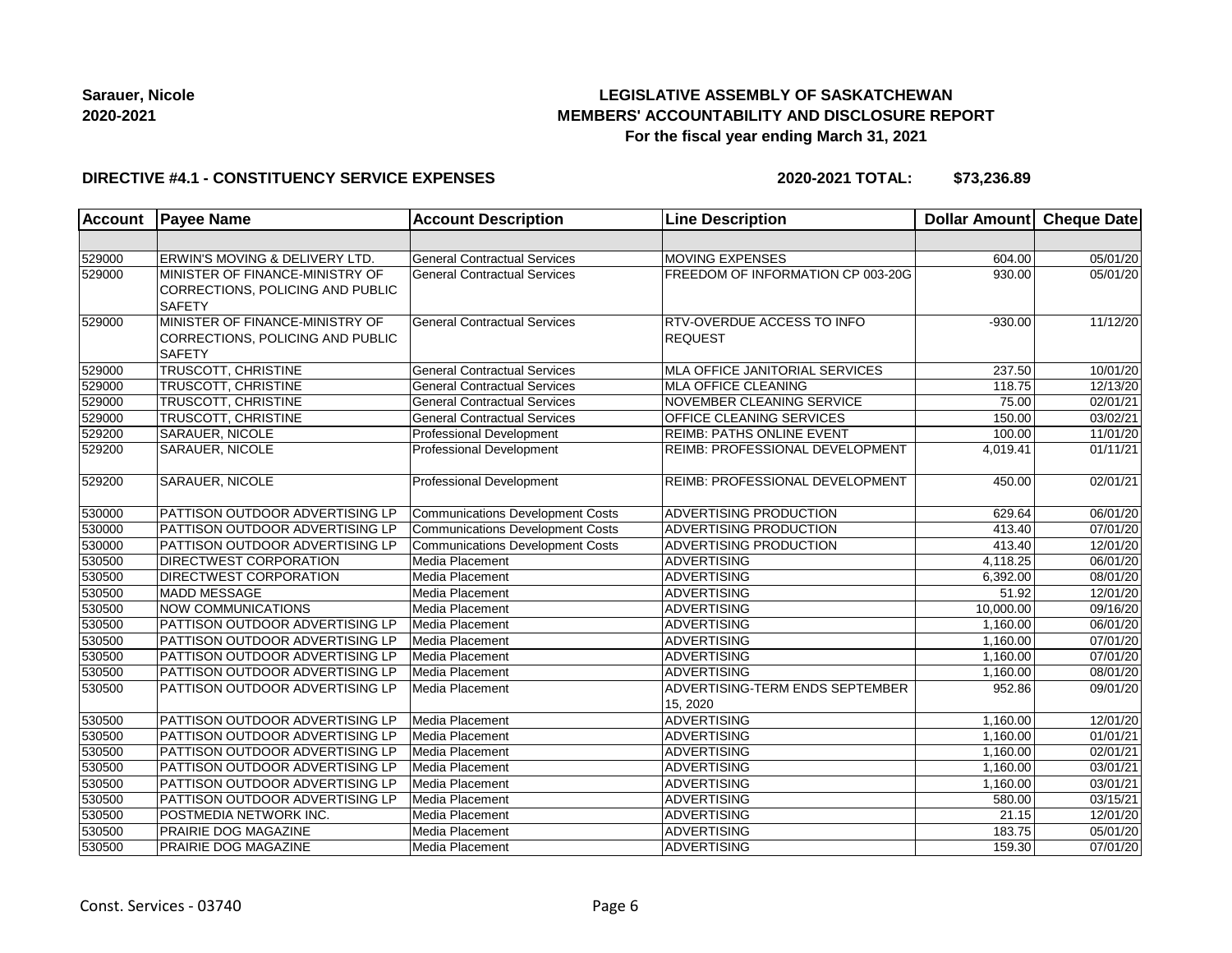## **LEGISLATIVE ASSEMBLY OF SASKATCHEWAN MEMBERS' ACCOUNTABILITY AND DISCLOSURE REPORT For the fiscal year ending March 31, 2021**

### **DIRECTIVE #4.1 - CONSTITUENCY SERVICE EXPENSES**

| <b>Account</b> | <b>Payee Name</b>            | <b>Account Description</b>         | <b>Line Description</b>    | <b>Dollar Amountl</b> | <b>Cheque Date</b> |
|----------------|------------------------------|------------------------------------|----------------------------|-----------------------|--------------------|
|                |                              |                                    |                            |                       |                    |
| 530500         | <b>PRAIRIE DOG MAGAZINE</b>  | Media Placement                    | <b>ADVERTISING</b>         | 85.80                 | 09/01/20           |
| 530500         | <b>PRAIRIE DOG MAGAZINE</b>  | Media Placement                    | <b>ADVERTISING</b>         | 183.80                | 12/10/20           |
| 530500         | PRAIRIE DOG MAGAZINE         | Media Placement                    | <b>ADVERTISING</b>         | 183.80                | 02/01/21           |
| 530800         | ALLIED PRINTERS & PROMOTIONS | <b>Publications</b>                | <b>MAILOUT</b>             | 1,496.72              | 10/01/20           |
| 530800         | ALLIED PRINTERS & PROMOTIONS | Publications                       | <b>MAILOUT</b>             | 2,369.75              | 10/01/20           |
| 530900         | ALLIED PRINTERS & PROMOTIONS | <b>Promotional Items</b>           | <b>CALENDAR MAILERS</b>    | 1,547.06              | 01/01/21           |
| 550200         | SARAUER, NICOLE              | Books, Mags and Ref Materials      | <b>REIMB: SUBSCRIPTION</b> | 272.45                | 08/01/20           |
| 555000         | <b>SUPREME BASICS</b>        | <b>Other Material and Supplies</b> | <b>OFFICE SUPPLIES</b>     | 36.49                 | 05/01/20           |
| 555000         | <b>SUPREME BASICS</b>        | <b>Other Material and Supplies</b> | <b>OFFICE SUPPLIES</b>     | 52.99                 | 05/01/20           |
| 555000         | <b>SUPREME BASICS</b>        | <b>Other Material and Supplies</b> | <b>OFFICE SUPPLIES</b>     | 169.48                | 09/09/20           |
| 555000         | <b>SUPREME BASICS</b>        | Other Material and Supplies        | OFFICE SUPPLIES/SCANNER    | 15.89                 | 12/01/20           |
| 564300         | POWERLAND COMPUTERS LTD.     | Computer Hardware - Exp.           | MACBOOK & ACCESSORIES      | 2,106.16              | 01/05/21           |
| 564300         | <b>SUPREME BASICS</b>        | Computer Hardware - Exp.           | <b>PRINTER</b>             | 271.35                | 05/01/20           |
| 564300         | <b>SUPREME BASICS</b>        | Computer Hardware - Exp.           | OFFICE SUPPLIES/SCANNER    | 180.19                | 12/01/20           |
| 564600         | <b>MORRISON, KELSEY D</b>    | Computer Software - Exp            | <b>ZOOM ACCOUNT</b>        | 222.00                | 02/01/21           |
| 564600         | NETFORE SYSTEMS INC.         | Computer Software - Exp            | SOFTWARE                   | 1,250.00              | 02/01/21           |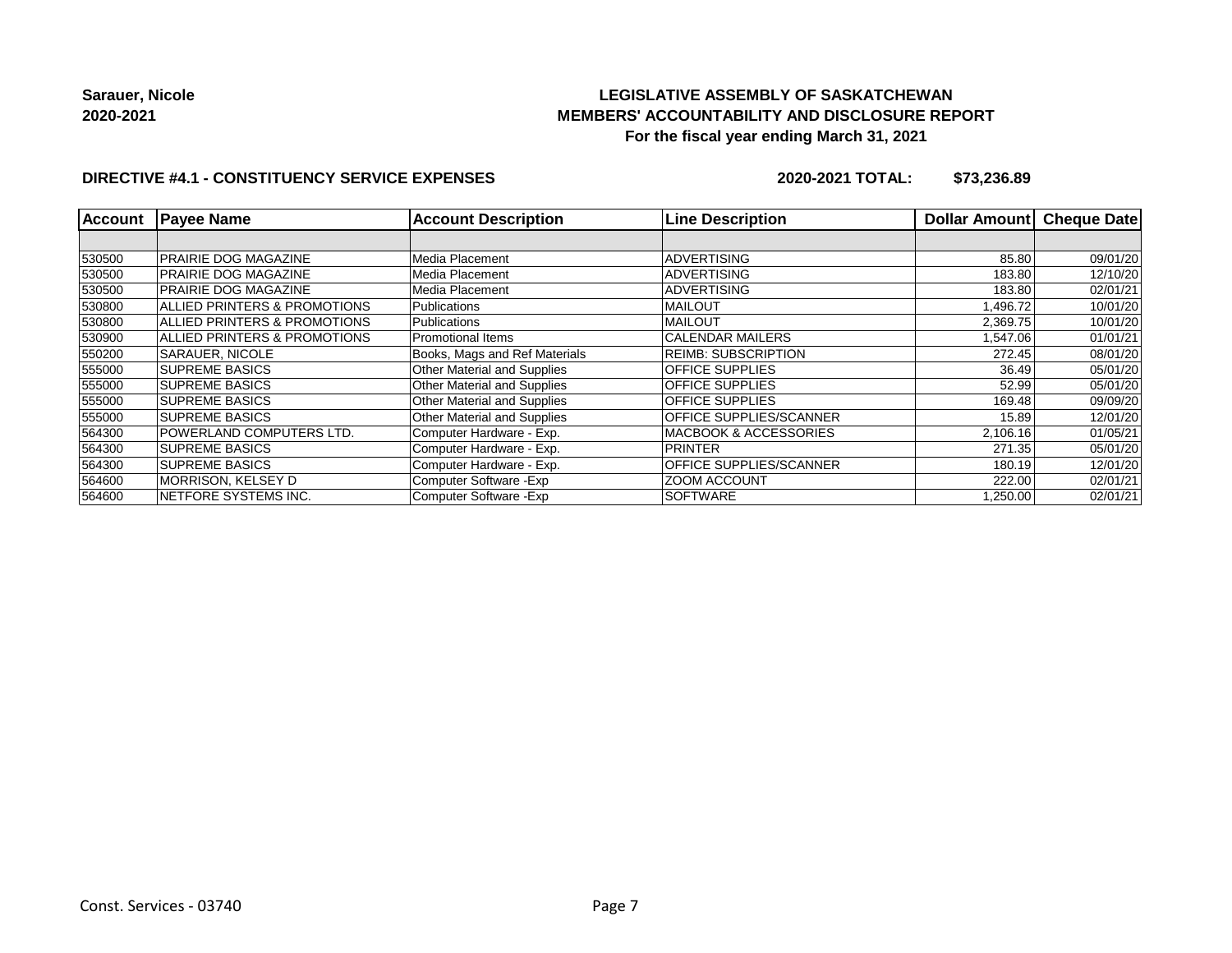## **LEGISLATIVE ASSEMBLY OF SASKATCHEWAN MEMBERS' ACCOUNTABILITY AND DISCLOSURE REPORT For the fiscal year ending March 31, 2021**

#### **DIRECTIVE #6 - CONSTITUENCY ASSISTANT EXPENSES**

**2020-2021 TOTAL: \$46,996.98**

| <b>Account</b> | <b>Payee Name</b>     | <b>Account Description</b>                              | Dollar Amount Cheque Date |          |
|----------------|-----------------------|---------------------------------------------------------|---------------------------|----------|
|                |                       |                                                         |                           |          |
| 513000         | APPERLEY, TAYLOR-LYNN | Out-of-Scope Permanent                                  | 2,077.56                  | 09/16/20 |
| 513000         | APPERLEY, TAYLOR-LYNN | Out-of-Scope Permanent                                  | 2,077.56                  | 10/01/20 |
| 513000         | APPERLEY, TAYLOR-LYNN | Out-of-Scope Permanent                                  | 4,570.63                  | 10/06/20 |
| 513000         | APPERLEY, TAYLOR-LYNN | Out-of-Scope Permanent                                  | 548.25                    | 11/12/20 |
| 513000         | APPERLEY, TAYLOR-LYNN | Out-of-Scope Permanent                                  | 779.09                    | 11/24/20 |
| 513000         | APPERLEY, TAYLOR-LYNN | Out-of-Scope Permanent                                  | 0.00                      | 12/09/20 |
| 513000         | COLE, NATHANIEL J D   | Out-of-Scope Permanent                                  | 0.00                      | 04/01/20 |
| 513000         | MORRISON, KELSEY D    | Out-of-Scope Permanent                                  | 1,896.91                  | 01/06/21 |
| 513000         | MORRISON, KELSEY D    | Out-of-Scope Permanent                                  | 1,896.91                  | 01/20/21 |
| 513000         | MORRISON, KELSEY D    | Out-of-Scope Permanent                                  | 1,896.91                  | 02/03/21 |
| 513000         | MORRISON, KELSEY D    | Out-of-Scope Permanent                                  | 1,896.91                  | 02/17/21 |
| 513000         | MORRISON, KELSEY D    | Out-of-Scope Permanent                                  | 1,896.91                  | 03/03/21 |
| 513000         | MORRISON, KELSEY D    | Out-of-Scope Permanent                                  | 1,343.65                  | 03/17/21 |
| 513000         | MORRISON, KELSEY D    | Out-of-Scope Permanent                                  | 1,343.65                  | 03/30/21 |
| 513000         | MORRISON, KELSEY D    | Out-of-Scope Permanent                                  | 569.07                    | 04/09/21 |
| 514000         | APPERLEY, TAYLOR-LYNN | Casual/Term                                             | 0.00                      | 04/01/20 |
| 514000         | APPERLEY, TAYLOR-LYNN | Casual/Term                                             | $-339.86$                 | 04/13/20 |
| 514000         | APPERLEY, TAYLOR-LYNN | Casual/Term                                             | 1,699.27                  | 04/14/20 |
| 514000         | APPERLEY, TAYLOR-LYNN | Casual/Term                                             | 1,699.28                  | 05/01/20 |
| 514000         | APPERLEY, TAYLOR-LYNN | Casual/Term                                             | 1,699.28                  | 05/13/20 |
| 514000         | APPERLEY, TAYLOR-LYNN | Casual/Term                                             | 0.00                      | 05/27/20 |
| 514000         | APPERLEY, TAYLOR-LYNN | Casual/Term                                             | 1,529.35                  | 05/27/20 |
| 514000         | APPERLEY, TAYLOR-LYNN | Casual/Term                                             | 1,699.28                  | 06/10/20 |
| 514000         | APPERLEY, TAYLOR-LYNN | Casual/Term                                             | 1,829.76                  | 06/24/20 |
| 514000         | APPERLEY, TAYLOR-LYNN | Casual/Term                                             | 1,549.26                  | 07/08/20 |
| 514000         | APPERLEY, TAYLOR-LYNN | Casual/Term                                             | 727.82                    | 12/09/20 |
| 514000         | APPERLEY, TAYLOR-LYNN | Casual/Term                                             | 2,581.11                  | 12/22/20 |
| 514000         | APPERLEY, TAYLOR-LYNN | Casual/Term                                             | 323.47                    | 02/03/21 |
| 514300         | APPERLEY, TAYLOR-LYNN | Part-Time/Permanent Part-Time                           | 2,189.75                  | 07/22/20 |
| 514300         | APPERLEY, TAYLOR-LYNN | Part-Time/Permanent Part-Time                           | 1.970.77                  | 08/05/20 |
| 514300         | APPERLEY, TAYLOR-LYNN | Part-Time/Permanent Part-Time                           | 1,970.77                  | 08/19/20 |
| 514300         | APPERLEY, TAYLOR-LYNN | Part-Time/Permanent Part-Time                           | 2,189.75                  | 09/02/20 |
| 519900         | None (Default)        | Change in Y/E Accrued Empl Leave<br><b>Entitlements</b> | 0.00                      | 04/20/20 |
| 519900         | None (Default)        | Change in Y/E Accrued Empl Leave<br><b>Entitlements</b> | 883.91                    | 04/14/21 |